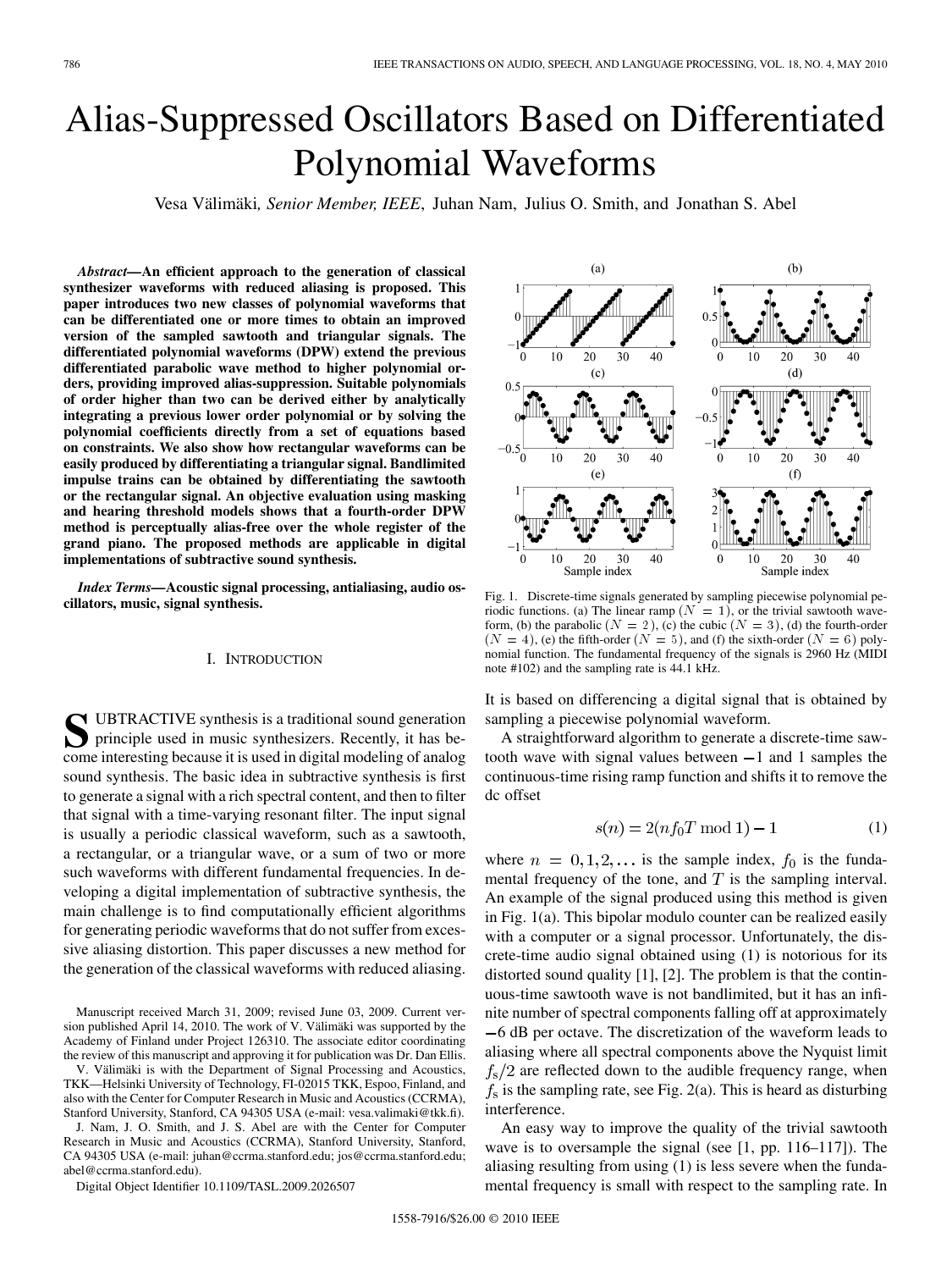

Fig. 2. Spectra of signals shown in Fig. 1. (a)  $N = 1$ , (b)  $N = 2$ , (c)  $N =$ 3, (d)  $N = 4$ , (e)  $N = 5$ , and (f)  $N = 6$ . The spectra were computed from 1-s-long signals using a 262 144-point fast Fourier transform (FFT) with Fig. 2. Spectra of signals shown in Fig. 1. (a)  $N = 1$ , (b)  $N = 2$ , (c)  $N = 3$ , (d)  $N = 4$ , (e)  $N = 5$ , and (f)  $N = 6$ . The spectra were computed from 1-s-long signals using a 262 144-point fast Fourier transform (FFT) wi indicate the desired harmonic components. The dashed line shows in each case a Chebyshev window that has its sidelobes at the level of  $-120$  dB. The circles indicate the desired harmonic components. The dashed line shows in each case the spectral slope, which is approximately  $-6N$  dB/octave.

practice, this approach leads to a highly oversampled and therefore inefficient system, because the spectrum of the sampled sawtooth wave decays slowly [3].

An ideal bandlimited sawtooth wave can be computed using additive synthesis, in which each harmonic component is generated separately using a sinusoidal oscillator [4], [5]. The ideal sawtooth waveform can be expressed as

$$
s_{\rm id}(n) = -\sum_{k=1,2,3,\dots}^{K} \frac{1}{k} \sin(2\pi k f_0 nT) \tag{2}
$$

where  $K = \text{floor}(f_s/2f_0)$  is the number of harmonics below the Nyquist limit that will be computed. The drawback of this approach is that the number of sinusoidal oscillators becomes large when the fundamental frequency is low. Computational savings can be obtained by omitting the highest frequencies or by storing sets of sinusoidal components in several wavetables, as in group additive synthesis [6]. Nevertheless, this approach is considerably more costly than (1).

Generation of alias-free waveforms for subtractive synthesis has received consideration over the years. Winham and Steiglitz [7] and Moorer [8] have proposed the use of a closed-form summation formula to generate a waveform containing a specified number of sinusoidal components. A low-order digital filter can shape the roll-off rate of the spectrum so that, for example, the sawtooth waveform can be closely approximated. While this method does not require as many operations per sample as additive synthesis at low frequencies, it has its drawbacks: it requires a division per sample, and this leads to numerical errors that must be controlled. One solution is to compute many versions of the bandlimited sawtooth waveform using (2) with a different number of harmonic components, and then use them in wavetable synthesis [4]. This is efficient to compute and free

of numerical problems, but it consumes much memory. A variation that saves memory consists of a small set wavetables, such as one per octave, which are played at the various speeds using sample rate conversion techniques [9].

Stilson and Smith [10], [11] have introduced the idea of generating alias-free waveforms using a bandlimited impulse train (BLIT) and filters. This method uses an oversampled windowed sinc function that is stored in memory. Recently, the modified frequency modulation technique has been proposed for synthesizing an approximately bandlimited pulse train [12]. Brandt has proposed to linearly combine a trivial waveform with a bandlimited pulse to reduce aliasing [13]. The pulse used is a minimum-phase bandlimited step function (minBLEP) obtained by integrating a minimum-phase windowed sampled sinc function [13]. The computational load of the BLEP-based algorithm depends on the fundamental frequency. The algorithm consumes some memory, because an oversampled BLEP residual sequence must be designed and stored in advance for real-time implementation. The BLEP residual is the difference of an ideal step function and the BLEP approximation [2]. Recently, it has been shown that the BLEP residual sequence can be obtained by sampling a low-order polynomial curve [2]. The table lookup is not needed then and the oversampling factor is replaced with a fractional delay variable, which can vary continuously.

Lane *et al.* introduced a different approach to derive antialiasing oscillator algorithms. They full-wave rectify a sine wave and modify the resulting signal with digital filters [14]. Classical waveform approximations computed with Lane's algorithm contain some aliased components, but they are suppressed in comparison to the trivial waveforms. Pekonen and Välimäki used recently highpass and comb filtering as a postprocessing method to suppress aliasing in waveforms [15].

It has been shown that a signal that closely approximates the sawtooth wave but having less aliasing can be produced by differentiating a piecewise parabolic waveform [16]. The simplest version of this algorithm generates the bandlimited sawtooth waveform approximation in four stages: First a trivial sawtooth waveform is generated using the bipolar modulo counter (1), then the signal is raised to the second power, it is differentiated with a first difference filter with transfer function  $1 - z^{-1}$ , and, finally, the obtained waveform is scaled. A two-times oversampled version of the differentiated parabolic wave algorithm yields improved alias suppression and leaves room for optimization by using various choices of decimation filters [16], [2].

In this paper, we propose an extension to the differentiated parabolic wave method mentioned above. Our ultimate design goal is not to suppress the aliasing completely, but to reduce it sufficiently at selected frequency areas so that it will be inaudible. We take advantage of the frequency-dependent sensitivity and the frequency masking phenomenon of the human auditory system [17]. Other goals are computational efficiency and small memory space requirement. In this paper we introduce a new class of polynomial waveforms that must be differentiated more than once to obtain an improved version of the sampled sawtooth signal. Suitable polynomials of order higher than two can be derived either by analytically integrating a previous lower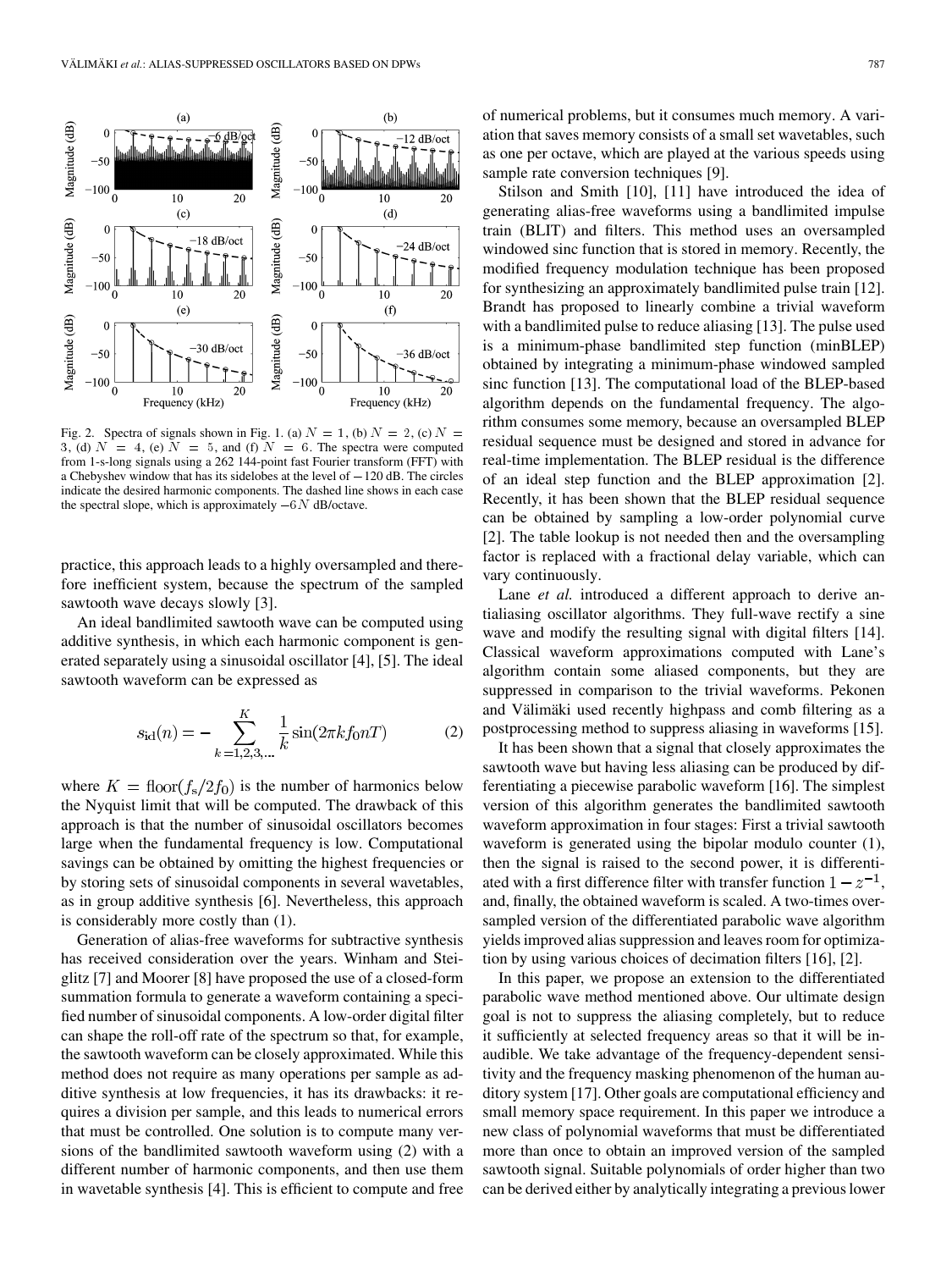order polynomial or by solving the polynomial coefficients directly from a set of equations based on constraints. A multirate version of the algorithm oversamples and decimates the polynomial signal with a simple filter prior to differentiation. Another new class of polynomial signals can be differentiated to produce alias-suppressed triangular signals.

The basics of the new approach are introduced and a multirate method is considered in Section II. Section III suggests algorithms to synthesize triangular, rectangular, and impulse train signals. The audio quality of the produced waveforms is analyzed and is compared against previous methods in Section IV. Section V concludes this paper.

## II. SAWTOOTH SIGNAL GENERATION WITH THE DIFFERENTIATED POLYNOMIAL WAVE METHOD

In this section, we show that it is possible to extend the principle used in the differentiated parabolic wave method for the generation of sawtooth waveforms to polynomials of order higher than two. The motivation to use a high-order piecewise polynomial signal with polynomial order  $N$  is that its spectrum decays about  $-6N$  dB per octave. For comparison, the spectrum of the sawtooth wave falls off only about  $-6$  dB per octave. The faster roll-off rate leads to suppressed aliasing [16], [18], [2]. Multiple differentiations can restore the desired spectral tilt for the harmonic components. In the following, it is shown how the desired polynomials can be derived and how the resulting signal can be scaled. A multirate implementation is also discussed.

### *A. Derivation of Polynomials Using Analytical Integration*

It was shown in a previous work [16] that a digital signal that closely resembles the sawtooth wave, but with a smaller aliasing error, can be generated by differentiating a sampled, piecewise parabolic waveform. The piecewise parabolic waveform can be obtained by integrating one period of the sawtooth waveform, which is a linear function within the period, that is

$$
f_2(x) = \int x \, dx = \frac{x^2}{2} + C. \tag{3}
$$

Scaling can be dealt with separately, so we may use the polynomial  $x^2$  for synthesis. Fig. 1(b) shows the sampled parabolic waveform, and Fig. 2(b) shows its spectrum, which decays about 12 dB per octave.

In principle, differentiating (3) restores the piecewise linear function. However, when a discrete-time signal consisting of samples taken from the second-order polynomial curve is differentiated with a digital filter, the result is different from a trivial sawtooth waveform: one or more samples near the joint of two contiguous periods will be different. This is seen in Fig. 3(b), which shows the resulting discrete-time signal when a first-order difference  $1 - z^{-1}$  has been applied. A single modified sample forms a smooth transition from one period to the next one. This time-domain property of the differentiated polynomial waveforms (DPW) waveform reduces aliasing. Fig. 4(b) shows the spectrum of the second-order DPW sawtooth waveform, which



Fig. 3. Alias-reduced sawtooth waveforms generated by differencing polynoparabolic, (c) the cubic, (d) the fourth-order, (e) the fifth-order, and (f) the sixthorder DPW signals.



Fig. 4. Spectra of the sawtooth waveforms shown in Fig. 3. (a) The trivial sawtooth waveform, (b) the parabolic, (c) the cubic, (d) the fourth-order, (e) the fifth-order, and (f) the sixth-order polynomial function. The parameters used in the spectral analysis are the same as in Fig. 2. The circles indicate the desired harmonic components. The dashed line shows the ideal spectr the spectral analysis are the same as in Fig. 2. The circles indicate the desired harmonic components. The dashed line shows the ideal spectral slope of the

has generally weaker aliased components than the spectrum of the trivial sawtooth waveform, cf. Fig. 4(a).

We can continue integrating (3), but an arbitrary constant of integration  $C$  must be assumed:

$$
f_3(x) = \int [f_2(x)] dx
$$
  
= 
$$
\int \left(\frac{x^2}{2} + C\right) dx = \frac{x^3}{6} + Cx.
$$
 (4)

The constant  $C$  can be determined by the reasonable restriction that function  $f_3(x)$  must not contain a discontinuity when repeating, that is,  $f_3(-1) = f_3(1)$ . We then obtain  $C = -1/6$ ,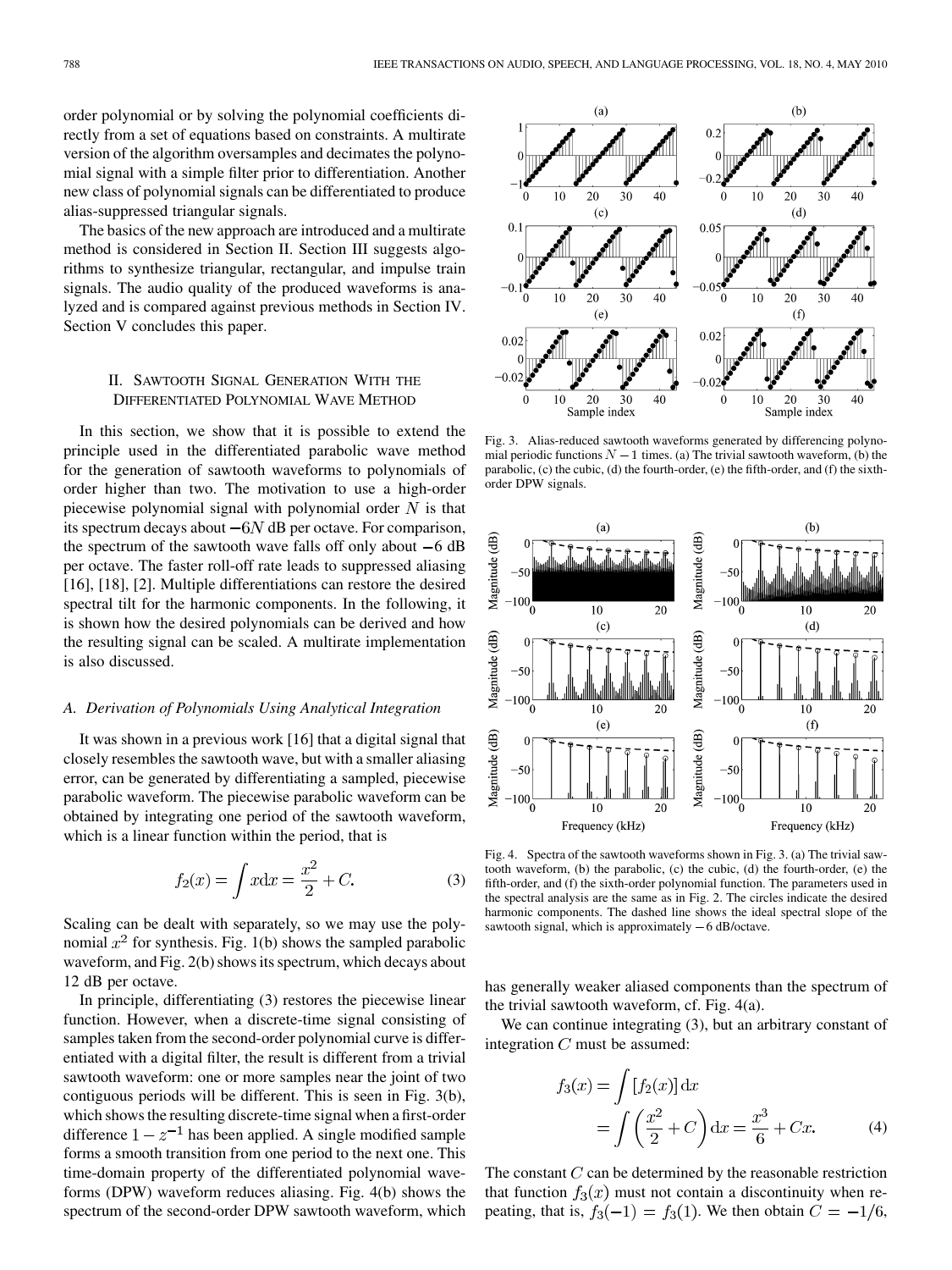and thus  $f_3(x) = (x^3 - x)/6$ . Again, we may skip the scaling here and use  $f_3(x) = x^3 - x$  instead. Fig. 1(c) plots the sampled version of this polynomial signal.

Fig. 2(c) shows that the spectrum of the cubic waveform has about 6 dB per octave steeper slope than the parabolic waveform. This leads to further reduction of aliasing. Filtering twice with a first-order difference yields a sawtooth-like signal, which has a transition region of two samples between each period, see Fig. 3(c). The corresponding spectrum is shown in Fig. 4(c). We also see that the level of harmonics at high frequencies above 10 kHz is several dB too low. This is caused by the poor approximation of the differentiation by a first-order finite difference. We have found that it is possible to compensate for this approximation error using a second-order IIR equalizer, if desired. Then the level of harmonics will not deviate more than a fraction of a decibel in the audio range.

By integrating the cubic polynomial, we obtain the fourthorder polynomial, and so on. However, we will next show how to derive the polynomial functions directly.

#### *B. Derivation of Polynomials by Solving Linear Equations*

In this section, we show that it is possible to directly solve for the coefficients of an  $N$ th-order polynomial from constraints that describe certain desired characteristics of the polynomials. Let

$$
f_N(x) = a_N x^N + a_{N-1} x^{N-1} + \dots + a_1 x + a_0 \tag{5}
$$

denote the  $N$ th-order polynomial. The coefficients are unconstrained at this point. Without loss of generality, we can let the polynomial be monic (i.e.,  $a_N = 1$ ), because a scaling factor can separately deal with the overall level. The key idea in the class of techniques that we propose is to impose a maximally flat wrap-around at the switch-back point in the sawtooth signal. Variable x ranges from  $-1$  to 1, and we do not want a constant term for this first-order polynomial, so we can set  $a_{N-1} = 0$ . There remain  $N-1$  coefficients  $a_k, k = 0, \ldots, N-1$  that we may choose so as to maximize spectral roll-off rate in the signal (cf. (1)

$$
s_N(n) = f_N[2(n f_0 T \bmod 1) - 1].
$$
 (6)

As is well known in the context of windows used for Fourier analysis, spectral roll-off rate is maximized by means of "maximally flat" tapering at the discontinuity points (window endpoints). Specifically, a maximally flat "splice" of the function  $f(x)$  is obtained at x by matching the maximum number of leading terms in the Taylor expansion of  $f$  about  $x$  to zero. In the present context, we wish to equate as many leading derivatives of  $f(x)$  as possible at the "wrap-around points"  $x = \pm 1$ . That is, we desire

$$
f_N(-1) = f_N(1)
$$
  
\n
$$
f'_N(-1) = f'_N(1)
$$
  
\n
$$
f''_N(-1) = f''_N(1)
$$
\n(7)

and so on, for as many derivatives as possible. (Note that cubic splines, being third-order polynomials, match both function value and slope at each spline junction, or "knot.")

Even and odd polynomials are of interest in this work, because the derivative of an even-order polynomial is odd, and vice versa. Furthermore, every polynomial can be written as the sum of an even and odd polynomial. Every even polynomial satisfies a desired property that  $f(-1) = f(1)$ , and the same is also true for every even-order derivative of  $f$ . Since every other coefficient of an even polynomial is zero, the number of odd derivatives is comparable to the number of coefficients. Thus, substantially all degrees of freedom in an even polynomial are devoted to satisfying the maximally flat constraints we seek.

For odd polynomials, the only solution for  $f(-1) = f(1)$ is the zero solution, so they must have the property that their coefficients sum to zero, which leads to  $f(1) = 0$ . Since f is odd, we obtain  $f(-1) = 0$  automatically. Any even number of derivatives of an odd polynomial is odd, so similar remarks apply. An odd number of derivatives gives an even polynomial, which is spontaneously maximally flat at the wrapping points, as discussed in the previous paragraph.

Choosing an even or odd starting polynomial—depending on whether  $N$  is even or odd—constrains every second coefficient to zero. Additionally, we can argue that  $a_0$  can be zero: in the even case, it is arbitrary, and in the odd case, it must be zero, so it may as well be zero in every case.

For even  $N$ , we have a polynomial of the form

$$
f_{\text{even}}(x) = x^N + a_{N-2}x^{N-2} + a_{N-4}x^{N-4} + \dots + a_4x^4 + a_2x^2
$$
\n(8)

and  $f(-1) = f(1)$  already no matter what coefficient values are chosen. For odd  $N$ , we have a polynomial of the form

$$
f_{\text{odd}}(x) = x^{N} + a_{N-2}x^{N-2} + a_{N-4}x^{N-4} + \dots + a_{3}x^{3} + a_{1}x
$$
\n(9)

and we must have  $1 + a_{N-2} + a_{N-4} + \cdots + a_3 + a_1 = 0$ .

Going back to the even case, to obtain our first constraint, we must differentiate and equate the coefficient sum to zero. Then we differentiate twice more, equate the sum of coefficients to zero, and so on, until we get down to order 3 which determines  $a_{N-2}$  (because  $a_N = 1$ ). Finally, we back-solve the previous equations in reverse order to obtain all coefficients. In matrix form, it is a simple upper triangular system with integer entries made from every other derivative. Matrix inversion is not needed, as the equations can be solved starting from the bottom.

The odd case goes the same way, except that we start with  $f(x)$  instead of its derivative, i.e., the coefficients of  $f(x)$  must sum to zero, as well as those for  $f''(x)$ ,  $f'''(x)$ , and so on down to order 2, where  $a_{N-2}$  is again determined and the rest can be found by back-solving.

With the above constraints, it is possible to derive a polynomial function for any  $N$ . A few example cases are shown next.

*1) Examples:* The second-order case is of the form  $x^2$ , and there are no other terms or coefficients, because we must have  $a_1 = 0$  (to keep it even) and we can choose  $a_0 = 0$  (no effect), that is

$$
f_2(x) = x^2. \tag{10}
$$

This case has been known for several years from an earlier work [16], where it was derived by integrating a single period of a linear ramp function, as in (3).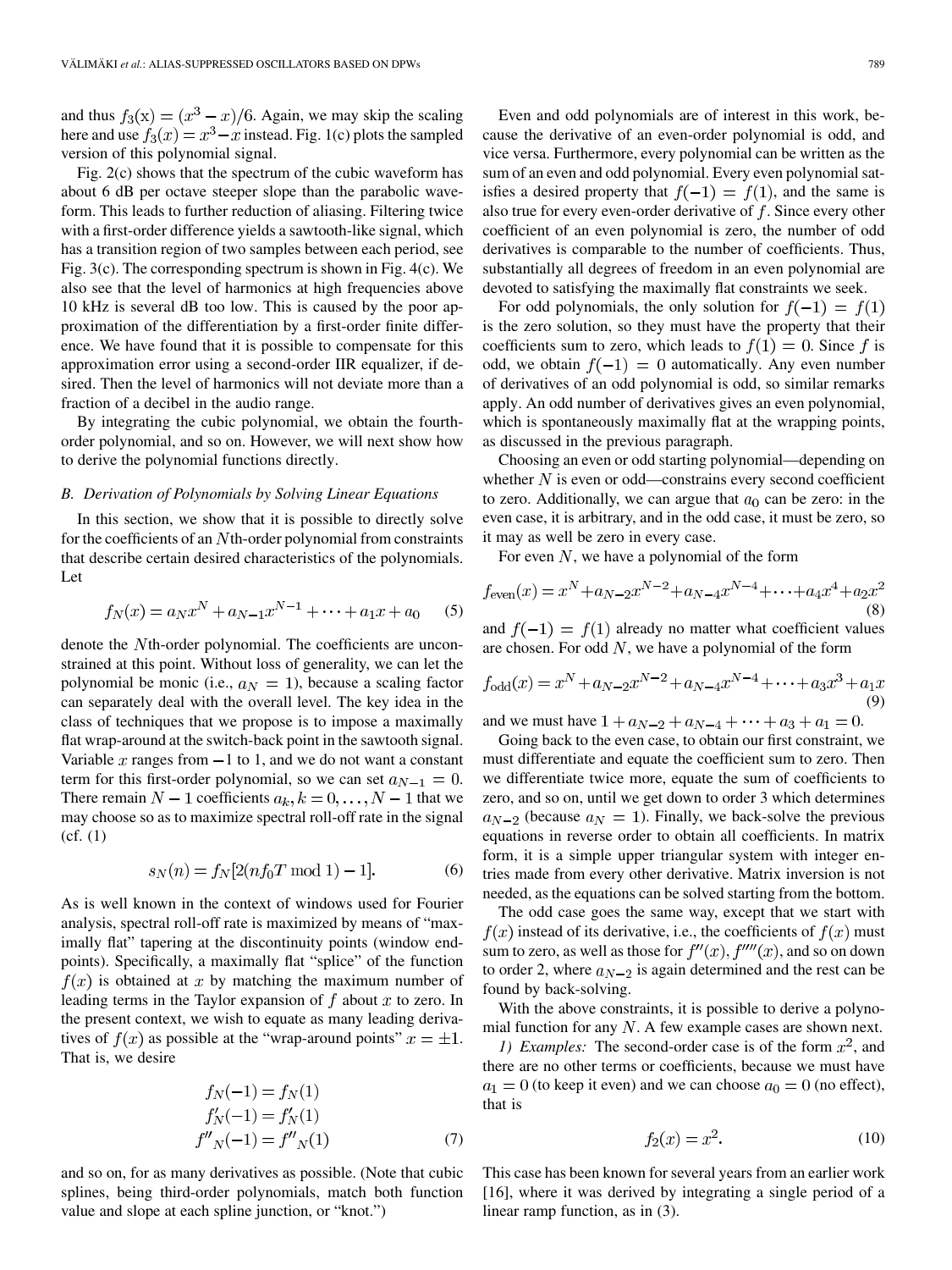TABLE I POLYNOMIAL FUNCTIONS OF ORDER 1 TO 6 FOR GENERATING SAWTOOTH WAVEFORMS AND THEIR COMPUTATIONAL LOAD. THE NUMBER OF MULTIPLICATIONS (MUL) AND ADDITIONS (ADD) TO EVALUATE EACH POLYNOMIAL AND TO IMPLEMENT N DIFFERENTIATORS AND THE SCALING ARE CONSIDERED

| Polynomial<br>order | Polynomial func-<br>tion | <b>MUL</b>   | <b>ADD</b>     | <b>MUL</b><br>(scaling) | <b>ADD</b><br>(diff) | <b>Total</b> |
|---------------------|--------------------------|--------------|----------------|-------------------------|----------------------|--------------|
| $N=1$               | x                        | $\Omega$     | $\Omega$       | $\Omega$                | $\theta$             | $\bf{0}$     |
| $N=2$               |                          |              | $\Omega$       |                         |                      |              |
| $N=3$               | $x^3-x$                  | $\mathbf{2}$ |                |                         | 2                    | 6            |
| $N=4$               | $x^4 - 2x^2$             | 3            |                |                         | 3                    | 8            |
| $N=5$               | $x^5 - 10x^3/3 + 7x/3$   | 5            | $\mathfrak{D}$ |                         | 4                    | 12           |
| $N=6$               | $x^6 - 5x^4 + 7x^2$      | 5.           | $\mathfrak{D}$ |                         | 5                    | 13           |

For the third-order case  $(N = 3)$ , the form is  $f(x) = x^3 + ax$ . Since  $N$  is odd (making the polynomial odd), these coefficients must sum to zero. This yields  $a = -1$ , and the cubic polynomial becomes

$$
f_3(x) = x^3 - x.\t(11)
$$

This is equivalent to the third-order function that we obtained previously with the integration method in Section II-A

For  $N = 4$ , the form is  $f(x) = x^4 + ax^2$ . Differentiating with respect to x yields  $f'(x) = 4x^3 + 2ax$ . Setting  $4 + 2a = 0$ yields  $a = -2$ . The fourth-order polynomial is thus

$$
f_4(x) = x^4 - 2x^2.
$$
 (12)

For  $N = 5$ , the form is  $f(x) = x^5 + ax^3 + bx$  yielding  $1 + a +$  $b = 0$  for our first constraint. Next, we need the first and second derivatives,  $f'(x) = 5x^4 + 3ax^2 + b$  and  $f''(x) = 20x^3 + 6ax$ . Setting  $20 + 6a = 0$  yields  $a = -10/3$ , and back-solving gives  $b = 10/3 - 1 = 7/3$ . The fifth-order polynomial is then

$$
f_5(x) = x^5 - \frac{10}{3}x^3 + \frac{7}{3}x.
$$
 (13)

For  $N = 6$ , we start with  $f(x) = x^6 + ax^4 + bx^2$  and go to  $f'(x) = 6x^5 + 4ax^3 + 2bx$ , giving  $6 + 4a + 2b = 0$ , or  $3+2a+b=0$  for (1). Next,  $f''(x) = 30x^4 + 12ax^2 + 2b$  and  $f'''(x) = 120x^3 + 24ax$ , which gives  $a = -120/24 = -5$ , and back-solving gives  $b = -2a - 3 = 7$ . The sixth-order polynomial is therefore

$$
f_6(x) = x^6 - 5x^4 + 7x^2.
$$
 (14)

Similarly, it is possible to derive a polynomial of any order  $N$ for this purpose. We will use the above polynomials of orders 1 to 6 in the examples of this paper. They are also included in Table I. For practical implementations, we suggest to use the first-order difference  $1 - z^{-1}$  as an approximate for derivative, as was done previously in the second-order case [16].

## *C. Scaling Factors*

When the linear ramp function is raised to a high power and differenced several times, the signal level becomes small. For this reason, signal scaling is a crucial part of the synthesis method. We derive next the scaling factors needed for different orders of polynomials.

1) Continuous Polynomial Scaling: When an Nth-order monic polynomial, such as (5) with  $a_N = 1$ , is differentiated  $N-1$  times, it becomes a first-order polynomial of the form  $N! x + C$ , where N! denotes the factorial of N, and C is zero by construction in our case (since we employ only even or odd polynomials). Therefore, the scale factor for ideal differentiators is  $1/N!$ .

*2) Discrete Waveform-Preserving Scaling:* When the ideal differentiator is replaced by a first-order finite difference, we have instead  $D s_N(n) = s_N(n) - s_N(n-1)$ , where D denotes the first-order difference operator, and  $s_N(n)$  is defined in (6). If there is no modulo operation between time-steps  $n-1$  and  $n$ , then the highest-order term in n is found to be  $\left(2f_0/f_s\right)N n^{N-1}$ . Thus, the  $n^N$ -order term is canceled and the polynomial order is reduced by one. After  $N-1$  applications of the difference operator, we obtain

$$
D^{N-1}s_N(n) = \left(2\frac{f_0}{f_s}\right)^{N-1} N! \; n + C. \tag{15}
$$

It can be shown that  $C$  corresponds to a half-sample delay per application of  $D$ , which we will ignore (since it is easily compensated by a time shift). Thus, our waveform-preserving scaling factor for the finite-difference case becomes

$$
\hat{c}_N = \frac{f_s^{N-1}}{(2f_0)^{N-1}N!} = \frac{P^{N-1}}{2^{N-1}N!}
$$
 (16)

where  $P = f_s/f_0$  denotes the waveform period in samples. The scaling factors of this form are presented in Table II, second column, for  $N = 2$  to 6. Notice that the scaling factors are proportional to  $P^{N-1}$  and inversely proportional to the fundamental frequency  $f_0$  raised to the power  $N-1$ . The scaling factors also contain a large integer in the denominator. To avoid the division, when the fundamental frequency is changed, the scaling factors can be precomputed and stored in a table.

*3) Fundamental-Matching Scaling:* The previously derived scale factor for differenced polynomials exactly preserves the sawtooth waveform at the sample points over regions not including the modulo discontinuity. While some applications may prefer this type of scaling, it is more typical in audio applications to optimize the scaling according to *psychoacoustic* criteria. Since a scale factor offers only one degree of freedom, it can be argued that the best use for it is to maintain correct amplitude at the fundamental frequency, especially as that frequency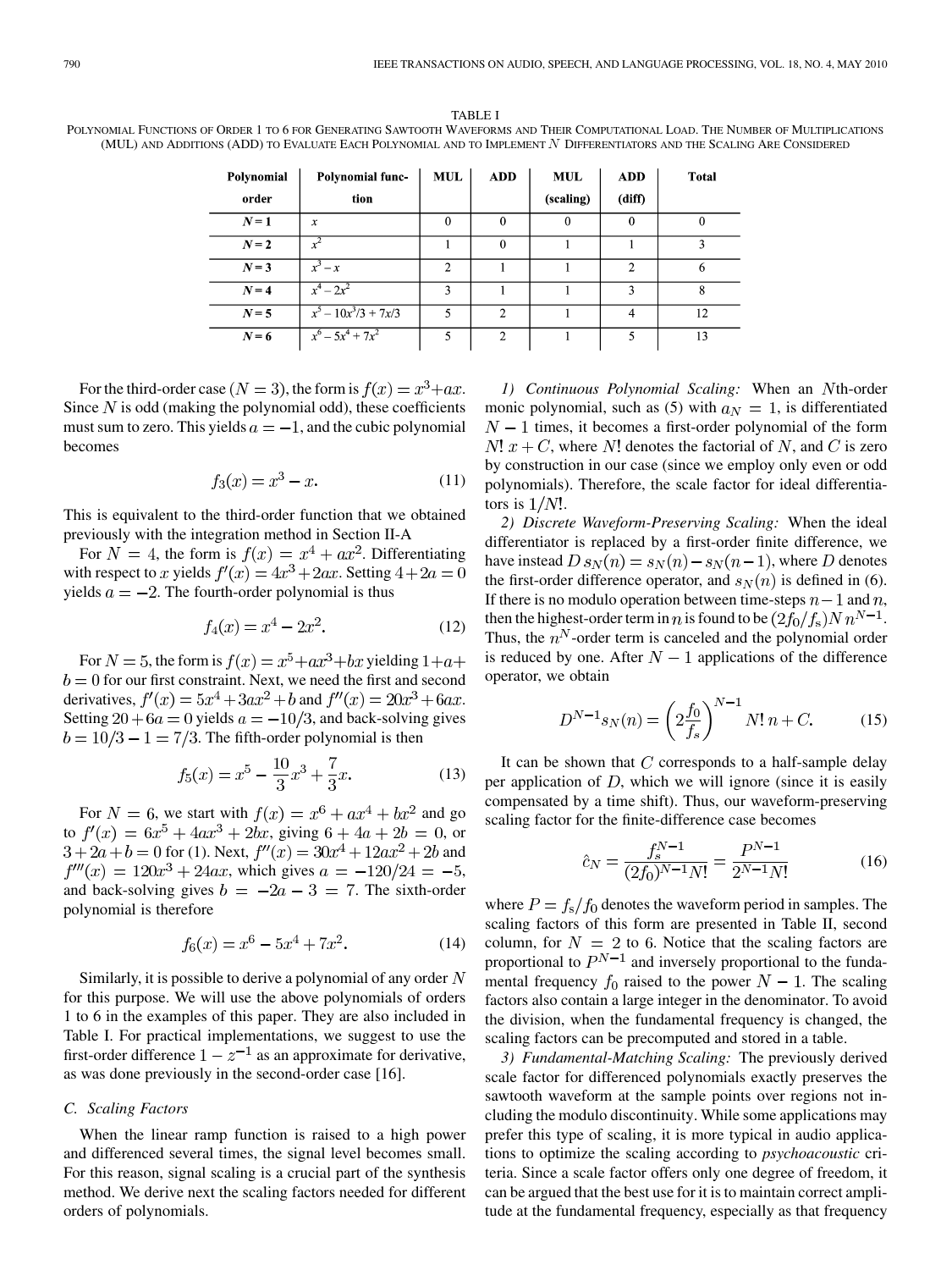TABLE II SCALING FACTORS FOR DIFFERENTIATED POLYNOMIAL WAVEFORMS OF ORDERS  $N=1$  to 6. The VARIABLE P DENOTES THE RATIO  $f_s/f$ 

| Polynomial order | <b>Basic scaling factor</b> | <b>Improved scaling factor</b>           |
|------------------|-----------------------------|------------------------------------------|
| $N=1$            |                             |                                          |
| $N=2$            | P/4                         | $\pi/[4\sin(\pi/P)]$                     |
| $N=3$            | $P^2/24$                    | $\pi^2/(6\times [2\sin(\pi/P)]^2)$       |
| $N=4$            | $P^3/192$                   | $\pi^3/(24\times [2\sin(\pi/P)]^3)$      |
| $N=5$            | $P^4$ /1920                 | $\pi^{4}/(120\times [2\sin(\pi/P)]^{4})$ |
| $N=6$            | P <sup>5</sup> /23040       | $\pi^5/(720\times [2\sin(\pi/P)]^5)$     |

250

is changed dynamically. Thus, we derive a scale factor that cancels the frequency-dependent difference between the ideal differentiator and the first-difference filter at the fundamental.

The frequency response of an ideal differentiator is  $j\omega$  while that of a first-order difference is  $e^{-j\omega T/2}2j\sin(\omega T/2)$ , where  $\omega$  is radian frequency, j is the imaginary unit, and T denotes the sampling interval. Neglecting the linear phase term corresponding to a half-sample delay, correcting the amplitude at  $\omega_0 = 2\pi f_0$  is accomplished by the scale factor

$$
c_N = \hat{c}_N \left[ \frac{\omega_0 T}{2 \sin\left(\frac{\omega_0 T}{2}\right)} \right]^{N-1}
$$

$$
= \frac{\pi^{N-1}}{N! \left[ 2 \sin\left(\frac{\omega_0 T}{2}\right) \right]^{N-1}}.
$$
(17)

This scaling factor is included in the third column of Table II for each polynomial order  $N$ .

The scaling factors according to (17) are displayed in Fig. 5(left) for polynomial orders  $N = 2$  to 6. It is seen that the gain is very large, when the fundamental frequency is low. For example, for  $N = 6$ , the required scaling factor for the lowest note on the piano ( $f_0 = 27.5$  Hz) is  $4.9 \times 10^{11}$ , or about 233 dB. Implementing a multiplication with a large number like this requires special care in finite-accuracy arithmetic systems, such as in 16-bit fixed-point signal processors. A solution is to implement the scaling in different stages: The first part of the scaling factor can be used after evaluating the polynomial and the rest between the first-difference filters, which reduce the amplitude of low-frequency signals. In practice, the multistage scaling means that more multiplications than just one must be used, though all but one of them can be approximated by the nearest power of 2.

Using the scaling factors presented in Table II, the amplitude of the sawtooth signals generated using the DPW oscillator can be limited not to exceed 1.0. This can be seen in Fig. 5(right), where the amplitude of sawtooth wave signals with 88 fundamental frequencies ranging from 27.5 Hz to 4186 Hz is shown. The amplitude has been estimated as the absolute maximum of sample values from a 1-s-long signal. For high fundamental frequencies, the amplitude is less than one, or 0 dB, but no more than about 2.5 dB less.

*4) Bounded Scaling:* We may alternatively solve for the scaling factors that are needed to maintain a maximum value of one. We again assume that the first difference operation is used to approximate differentiation. In the case of the parabolic



Fig. 5. (left) Gain factors of the differentiated polynomial waveforms of orders  $N = 2$  to 6, see Table II, third column, and (right) amplitude of the sawtooth waveforms using these scaling factors. For  $N = 6$ , the first octave is opted out in the right figure, since the scaling factor is very large. Fundamental frequencies between 27.5 Hz (MIDI note #21) and 4186 Hz (MIDI note #108) are considered.

polynomial of (10), this can be done by requiring that the scaled difference of the largest and second largest sample values is 1.0, that is

$$
c_2 \left[ 1^2 - \left( 1 - \frac{2}{P} \right)^2 \right] = 1 \tag{18}
$$

where  $c_2$  is the scaling factor. We can solve  $c_2$  as

$$
c_2 = \frac{P}{4\left(1 - \frac{1}{P}\right)}.\t(19)
$$

As mentioned in [18], this can well be replaced with a simplified version  $c_2 = P/4$ , which is also the factor that we obtained previously using another method, as seen in Table II. This approximation deviates from (19) by less than 1 dB, when the fundamental frequency is below 4.0 kHz and the sampling frequency is 44.1 kHz.

Instead of deriving exact polynomial formulas for the scaling factors of high-order methods in this way, we propose to use simple approximations shown in Table II.

### *D. Computational Complexity*

Next we discuss the computational load of the proposed methods. Table I presents the number of operations needed for different parts of the algorithms, such as evaluating the polynomials and scaling. It is seen that the number of multiplications, including scaling, is about  $N$ . The total number of operations turns out to be about  $2N$ , where N is the polynomial order. It is assumed that the first-difference filter is used to implement all derivatives.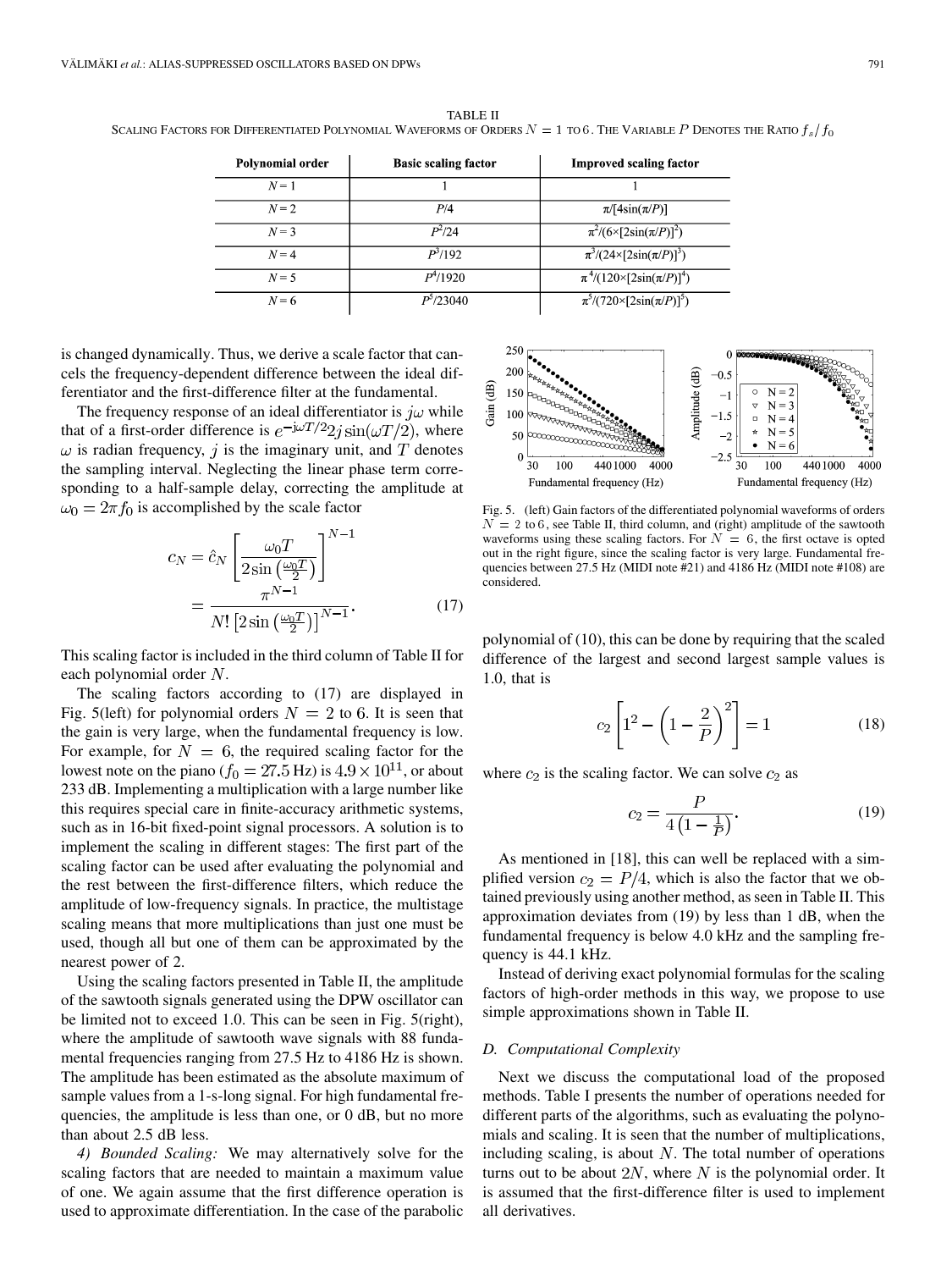

Fig. 6. Spectra of the sawtooth waveforms generated using the two times oversampled method, where a two-point averager is used as the decimation filter. (a) The trivial sawtooth waveform, (b) the parabolic, (c) the cubic, (d) the fourthorder, (e) the fifth-order, and (f) the sixth-order polynomial function. The circles indicate the desired harmonic components, and the dashed line is the spectral envelope of the ideal sawtooth waveform.

#### *E. Multirate Method*

It has been shown previously that an oversampled version of the second-order DPW algorithm can improve the alias-reduction at low frequencies [16], [2]. The multirate version of the algorithm oversamples and decimates the polynomial signal with a first-order filter prior to differentiation. It is expected that this idea should perform very well also when third or higher order polynomials are used. The steepened spectral roll-off rate, which is about  $-18$  dB per octave for  $N = 3$  and  $-6$  dB more for each higher order, helps to further reduce aliasing.

Fig. 6 shows the spectra of sawtooth signals produced using polynomials of order  $N = 2$  to 6 with two times oversampling. A two-point averaging filter is used for decimating the signal, as proposed in [16]. Fig. 6 should be compared against Fig. 4 to see whether the improvements are useful. It can be noticed that the aliasing is reduced in all cases at low frequencies, particularly below the first harmonic, which is at 2960 Hz in this case. The improvement gets better as  $N$  increases. In fact, the oversampled method of order  $N = 4$  [see Fig. 6(d)] is practically as good as the nonoversampled method of order  $N = 5$ [see Fig.  $4(e)$ ].

However, since the computational complexity is also doubled, when two samples must be generated in each sampling interval, it is impractical to use the oversampling method. Notice that according to Table I, increasing the polynomial order generally increases the computational burden less than oversampling. An exception is when N is increased from 2 to 3, since then the number of operations is exactly two times larger. However, the regular method with  $N = 3$  is still better than the oversampled method with  $N = 2$ , so oversampling does not give any advantage even in this case. The DPW method is itself a very efficient signal processing method, which cannot be improved with a simple trick.



Fig. 7. Algorithms to generate (a) the trivial triangular, (b) the differentiated bipolar parabolic ( $N = 2$ ), and (c) the differentiated cubic ( $N = 3$ ) triangular waveforms. The modulo counter produces a trivial sawtooth bipolar parabolic ( $N = 2$ ), and (c) the differentiated cubic ( $N = 3$ ) triangular waveforms. The modulo counter produces a trivial sawtooth signal with values between  $-1$  and 1. The block containing  $|\cdot|$  full-wave rectifies its input signal.

#### III. SYNTHESIS OF OTHER WAVEFORMS

In the section, we will show how to realize various classical waveforms using higher-order DPW methods. These include the triangular and square waveforms and the bandlimited impulse train.

#### *A. Triangular Wave*

The trivial triangular waveform can be obtained by sampling a function that goes linearly from  $-1$  to  $+1$  and linearly back to  $-1$  in each period. This waveform can be generated from the bipolar module counter (1) in the following way:

$$
s_t(n) = 1 - 2|s(n)|.
$$
 (20)

The block diagram of this algorithm is shown in Fig. 7(a).

It has been shown in [18] that differentiating a bipolar parabolic waveform leads to an alias-suppressed triangular signal. The bipolar parabolic waveform is obtained as

$$
s_b(n) = s(n)[1 - |s(n)|].
$$
 (21)

Here the term  $[1 - |s(n)|]$  corresponds to the fullwave rectified sawtooth signal, which is a triangular signal with a dc offset. Note that it deviates from (20) because of its dc level. The multiplication of the bipolar modulo counter signal and its shifted, full-wave-rectified version leads to a piecewise parabolic waveform that has its every second cycle inverted (nonpositive), see Fig. 8(b). Differentiation and scaling produces the alias-suppressed triangular signal:

$$
s_{t,2}(n) = cDs_b(n). \tag{22}
$$

Depicted in Fig. 7(b), this new algorithm is simpler than the one presented earlier by Välimäki and Huovilainen [18], but both algorithms produce the same output signal.

Alias-suppressed triangular signals with differentiated highorder polynomial signals can be derived as follows. The polynomial signals can be obtained by applying a polynomial function  $f$  to the trivial sawtooth wave (1). Each polynomial function f of order N must be an odd function between points  $x =$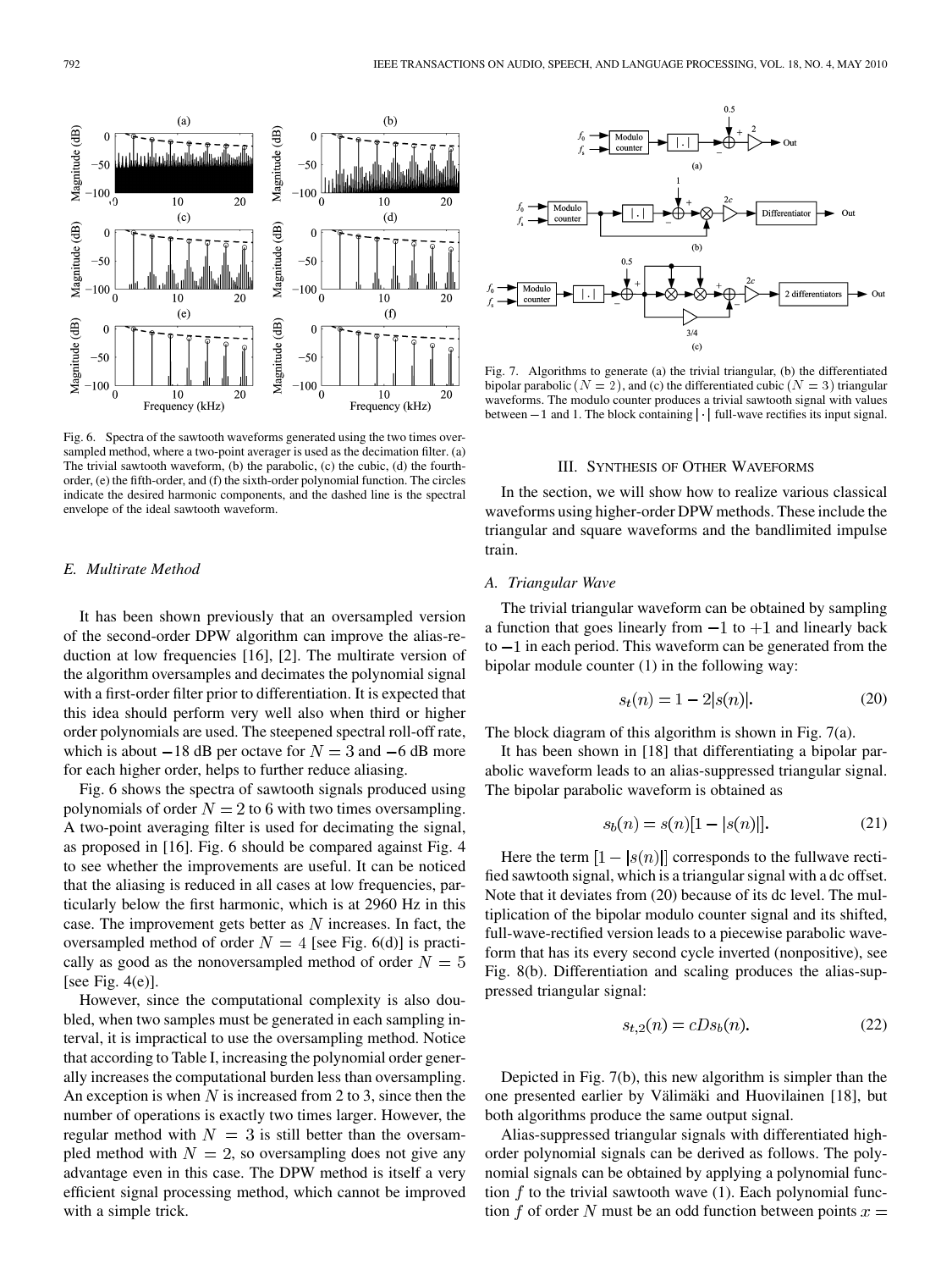

Fig. 8. Signals generated by sampling periodic polynomial functions used for producing triangular signals. (a) The bipolar module counter (trivial sawtooth waveform), (b) the bipolar parabolic ( $\overline{N} = 2$ ), (c) the cubic ( $\overline{N} = 3$ ), (d) the fourth-order  $(N = 4)$ , (e) the fifth-order  $(N = 5)$ , and (f) the sixth-order  $(N = 6)$  polynomial signals.



Fig. 9. (a) Trivial triangular and alias-reduced triangular waveforms of orders (b)  $N = 2$ , (c)  $N = 3$ , (d)  $N = 4$ , (e)  $N = 5$ , and (f)  $N = 6$  generated by Fig. 9. (a) Trivial triangular and alias-reduced triangular<br>(b)  $N = 2$ , (c)  $N = 3$ , (d)  $N = 4$ , (e)  $N = 5$ , and (f) differencing polynomial functions of Fig. 8  $N - 1$  times.

 $-(1/2)$  and  $x = (1/2)$ . Additionally, the polynomial must have a special property that its two negative and positive quadrants are symmetric with each other with respect to the points  $x =$  $-(1/2)$  and  $x = (1/2)$ , that is,  $f((1/2) - x) = f(x + (1/2))$ , because the waveform must contain only odd harmonics of the fundamental. The continuous-time triangular waveform itself fulfills these requirements.

We use monic polynomials and skip the constant terms, as was previously done in Section III. Interestingly, we must now include fullwave rectified terms  $|x|$ , like in (20) and (21). Note that even powers of x, such as  $x^2$  and  $x^4$ , are even functions between  $-0.5$  and 0.5, and thus we must replace them with  $x|x|$ and  $x^3|x|$ , respectively. We may again investigate even and odd polynomial functions separately, as in Section III. For even  $N$ , we use a polynomial function of the following general form:

$$
f_{\text{even}}(x) = a_N x^{N-1} |x| + a_{N-1} x^{N-1} + a_{N-2} x^{N-3} |x|
$$
  
+a\_{N-3} x^{N-3} + \dots + a\_4 x^3 |x| + a\_3 x^3 + a\_2 x |x| + a\_1 x. (23)

For odd  $N$ , we use the following form:

$$
f_{\text{odd}}(x) = a_N x^N + a_{N-1} x^{N-2} |x| + a_{N-2} x^{N-2} + \cdots
$$

$$
+ a_3 x^3 + a_2 x |x| + a_1 x. \quad (24)
$$

Values of coefficients  $a_k$  can be derived for any N by applying continuity conditions for the function itself and its derivatives. We match the derivatives from each side at  $x = 0$ , that is

$$
f'(x = 0^{+}) = f'(x = 0^{-}),
$$
  
\n
$$
f''(x = 0^{+}) = f''(x = 0^{-}),
$$
  
\n
$$
f'''(x = 0^{+}) = f'''(x = 0^{-})
$$
\n(25)

and so on, where  $0^+$  means that zero is approached from the positive side. In addition, for odd-order polynomials we match the derivatives at  $x = 0.5$  using the following conditions:

$$
f'(x = 0.5^{+}) = f'(x = 0.5^{-})
$$
  
\n
$$
f''(x = 0.5^{+}) = f''(x = 0.5^{-})
$$
  
\n
$$
f'''(x = 0.5^{+}) = f'''(x = 0.5^{-})
$$
\n(26)

and so on. Since the polynomial functions are symmetric about the point  $x = 0.5$ , the above conditions are always true for evenorder derivatives. Therefore, for odd-order derivatives only the following conditions are necessary:

$$
f'(x = 0.5) = 0,\n f'''(x = 0.5) = 0,\n f'''''(x = 0.5) = 0
$$
\n(27)

and so on.

Based on the matching of derivatives at each side of zero, the terms of the form  $x^{N-1}|x|$ , when N is even, must have a weight zero. The reason is that the sign of the derivative is different on each size, and therefore the only way to match the term is to set their weighting coefficient to zero.

We can verify that (19) uses a second-order polynomial function  $(N = 2)$  of the form  $f_2(x) = x|x| + a_1x$  that satisfies the derivative matching at  $x = 0.5$ . The derivative is  $2x + a_1$ . Evaluating it at  $x = 0.5$  gives  $1 + a_1$ . Setting  $1 + a_1 = 0$  yields  $a_1 = -1$ . Thus the second-order polynomial function is

$$
f_2(x) = x|x| - x = x(|x| - 1).
$$
 (28)

Fig. 8(b) presents the waveform obtained by inserting the bipolar modulo counter signal into this polynomial function. Differentiation yields the triangular signal approximation shown Fig. 9(b). Fig. 7(b) shows the block diagram of the whole algorithm.

For  $N = 3$ , the form is  $f_3(x) = x^3 + a_2x|x| + a_1x$ . We need to compute the first and second derivatives of the function on the positive and negative side of zero to see that  $a_2$  must be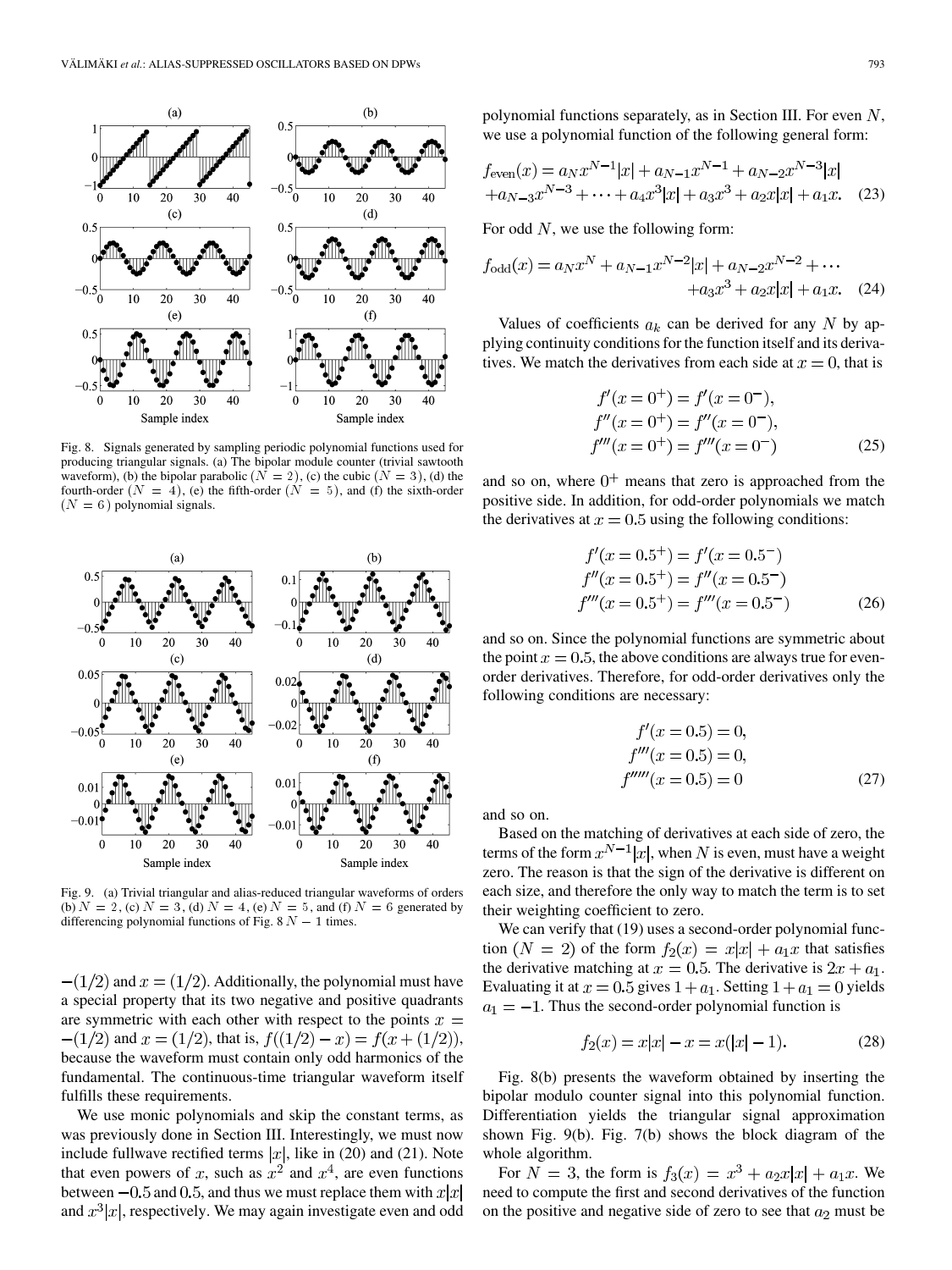| TABLE III                                                                                                                               |
|-----------------------------------------------------------------------------------------------------------------------------------------|
| POLYNOMIAL FUNCTIONS OF ORDER 1 TO 6 AND THE INPUT SIGNALS USED TO GENERATE THE TRIANGULAR WAVEFORM. THE NUMBER OF MULTIPLICATIONS,     |
| Additions and Absolute Value Operations to Evaluate Each Polynomial and to Implement $N$ Differentiators and the Scaling Are Also Given |

| Polynomial | <b>Polynomial function</b>     | Input sig-             | <b>MUL</b>     | <b>ADD</b>     | <b>ABS</b> | <b>MUL</b> | <b>ADD</b>     | <b>Total</b> |
|------------|--------------------------------|------------------------|----------------|----------------|------------|------------|----------------|--------------|
| order      | (triangular)                   | nal                    |                |                |            | (scaling)  | (diff)         |              |
| $N=1$      | $1 - 2 x $                     | s(n)                   |                |                |            | 0          | $\Omega$       |              |
| $N=2$      | $ x x  - x$                    | s(n)                   |                |                |            |            |                |              |
| $N=3$      | $x^3 - 3x/4$                   | $\frac{1}{2} -  s(n) $ | 3              | $\mathfrak{D}$ |            |            | $\mathfrak{D}$ | 9            |
| $N=4$      | $ x^3 x  - 2x^2 + x$           | s(n)                   | 3              | $\mathfrak{D}$ |            |            | 3              | 10           |
| $N=5$      | $\sqrt{x^5 - 5x^3/2} + 25x/16$ | $\frac{1}{2} -  s(n) $ | $\overline{4}$ | 3              |            |            | 4              | 13           |
| $N=6$      | $x^5 x  - 3x^5 + 5x^3 - 3x$    | s(n)                   | 7              | 3              |            |            | 5              | 16           |



Fig. 10. Spectra of the triangular waveforms shown in Fig. 9. (a) The trivial triangular waveform and (b) the second-order, (c) the third-order, (d) the fourthorder, (e) the fifth-order, and (f) the sixth-order approximations. The parameters used in the spectral analysis are the same as in Fig. 2. The dashed line shows the spectral roll-off for the ideal triangular signal, which is about  $-12$  dB/octave.

zero. We then set the derivative  $2x^2 + a_1$  to zero at  $x = 0.5$ . This yields  $(3/4) + a_1 = 0$ , and the cubic polynomial becomes

$$
f_3(x) = x^3 - \frac{3}{4}x.\t(29)
$$

This polynomial function also requires a special input signal, because it only works correctly between  $-0.5$  and 0.5. Therefore, the input signal must repeat the same signal values in the first and the fourth quarter of the period. An appropriate input signal can be obtained by scaling (18) to have only values between  $-0.5$  and  $0.5$ :

$$
\hat{s}_t(n) = \frac{s_t(n)}{2} = \frac{1}{2} - |s(n)|. \tag{30}
$$

The block diagram of the third-order triangular algorithm, including the input signal generation, is presented in Fig. 7(c). The cubic waveform and the triangular signal approximation resulting after differencing twice are shown in Figs. 8(c) and 9(c), respectively.

For  $N = 4$ , the form is  $f_4(x) = x^3|x| + a_3x^3 + a_2x|x| + a_1x$ . From its second derivative on both the positive and negative side of zero, we see that  $a_2 = 0$ . We the first derivative  $4x^3 + 3a_3x^2 +$ 

 $a_1$  to zero at  $x = 0.5$ . This yields  $a_1 = 1$ . We can then solve  $a_3$  by setting the third derivative to zero at  $x = 0.5$ . We get  $a_1 = -2$ . The fourth-order polynomial is

$$
f_4(x) = x^3|x| - 2x^2 + x.
$$
 (31)

The fourth-order waveform and its three times differenced version are presented in Figs. 8(d) and 9(d), respectively.

For the case  $N = 5$  and for any larger N, we can similarly differentiate the general polynomial function, differentiate it multiple times and check the value on each side of points  $x = 0$  and  $x = 0.5$  to solve the coefficients. We skip the lengthy derivations of cases  $N = 5$  and  $N = 6$ . The fifth- and sixth-order polynomial waveforms and the four and five times differenced waveforms are shows in Fig. 9(e),  $(f)$ ,  $10(e)$ , and  $(f)$ , respectively.

The sample values of DPW triangular waveforms can be maintained between  $-1$  and 1 by multiplying the signals with  $2c$ , that is, just two times larger scaling factors than the DPW sawtooth signals discussed previously.

We have gathered the polynomial functions for the cases  $N =$ 1 to 6 in Table III. The third column in Table III shows the input signal for each case. Notice that when  $N = 3$  and  $N = 5$ , a trivial triangular input signal must be used. Comparison against Table I reveals that the triangular algorithms generally need a few more operations per sample than the sawtooth algorithms. However, since the spectral roll-off rate of the triangular waveforms is steeper, it is expected that one of the low-order differentiated polynomial algorithms will be sufficient in practice.

Fig. 10 shows the spectra of the triangular waveforms of Fig. 9. It can be seen that the signals obtained by differencing high-order polynomial signals suffer from less aliasing than the trivial triangular signal [Fig.  $10(a)$ ]. The quality improves as the polynomial order is increased. When  $N = 3$  or larger, the aliasing components below the first harmonic are suppressed more than 100 dB in this case. Notice also that in Fig. 10 the level of upper harmonics is always below the ideal spectral envelope that decays  $-12$  db per octave. This is a consequence of the simple first-order difference used.

### *B. Rectangular Wave*

The rectangular waveform with a 50% duty cycle, i.e., the square waveform, can be produced easily by differentiating a triangular signal. For the first-order case, this leads to the algorithm depicted in Fig. 11. The bipolar modulo counter signal is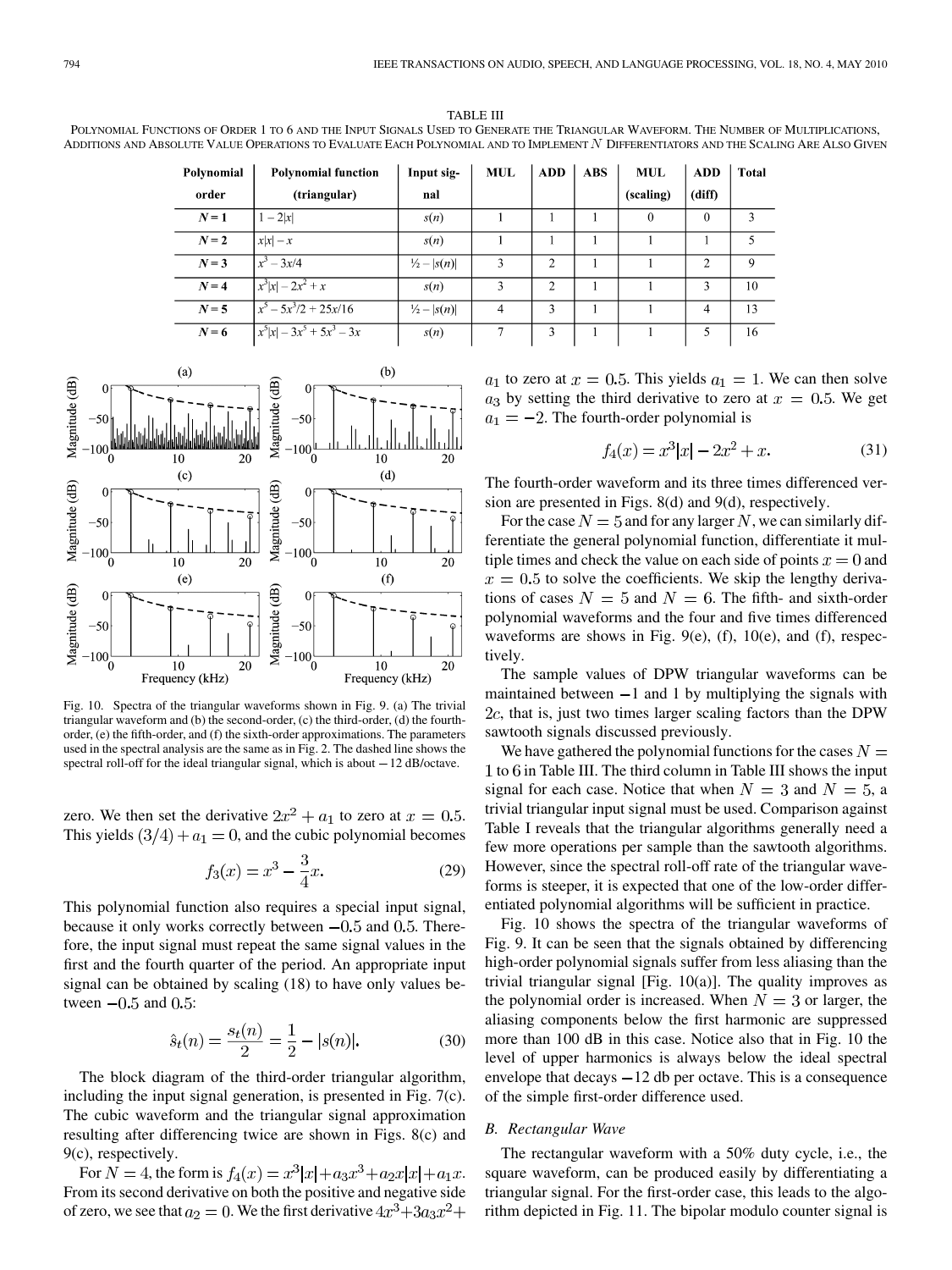

Fig. 11. First-order rectangular pulse generator based on differentiating the trivial triangular waveform.



Fig. 12. Alias-reduced square waveforms generated by differencing the triangular signals Fig. 8. (a) The first-order, (b) the second-order, (c) the third-order, (d) the fourth-order, (e) the fifth-order, and (f) the sixth-order square waveform approximations.

full-wave rectified, inverted, shifted, scaled, and finally differenced. An example of the waveform and its spectrum are shown in Fig. 12(a) and Fig. 13(a), respectively. This waveform has a transition of one sample at each edge, so this is an improved version of the trivial square waveform.

Higher-order approximations for the square signal are obtained by differencing the higher-order triangular signals one more time. Fig. 12 shows the differenced versions of signals in Fig. 9. Notice how the transition region becomes smoother when  $N$  is increased. The corresponding spectra are shown in Fig. 13. In comparison to Fig. 10, the aliasing has been more suppressed at low frequencies in every case.

It has been shown in [18] that rectangular waveforms with a different duty cycle can be produced with the help of sawtooth signals [19], [18]. One can either subtract the output signals of two sawtooth oscillators with an appropriate phase shift (e.g., half a period for the 50% duty cycle) [18] or filter a sawtooth signal with a feedforward comb filter [19], which must use an interpolated delay line. Both methods facilitate also pulse-width modulation, which is a common technique in subtractive synthesis. When a high-order DPW sawtooth algorithm is used, it is more cost efficient to produce the rectangular pulses using an interpolated delay line method rather than running two DPW algorithms in parallel.

## *C. Bandlimited Impulse Trains*

It is known that integrating an impulse train yields a sawtooth wave [10], [11]. Therefore, it is obvious that differentiation of the sawtooth waveform yields the impulse train. It is



Fig. 13. Spectra of square wave approximations of Fig. 12. The dashed line shows the spectral roll-off for the ideal square signal, which is approximately  $-6$  dB/octave.



Fig. 14. (a) Second-order DPW sawtooth and (b) a first-order DPW square wave. (c) A unipolar and (d) a bipolar bandlimited impulse train obtained by differencing the signals (a) and (b), respectively.

quite surprising, however, that when a sawtooth waveform obtained with the DPW method is differentiated, the result is an alias-suppressed pulse train, which can be obtained by inserting impulses into a B-spline filter. The theory of generating antialiasing impulse trains using interpolation and fractional-delay filter methods is discussed in a companion paper [20]. Differentiating a DPW square signal yields the bipolar BLIT sequence, in which there are two pulses in each period and every second of them is inverted.

Fig. 14 shows two examples, where a second-order DPW sawtooth [Fig.  $14(a)$ ] and the first-order DPW square wave [Fig. 14(b)] are differentiated with the first-order difference. Fig. 14(c) is the unipolar BLIT sequence obtained by differencing the sawtooth wave. Each pulse consists of two samples, which are also equivalent to the impulse response of the linear-interpolation FIR filter, which corresponds to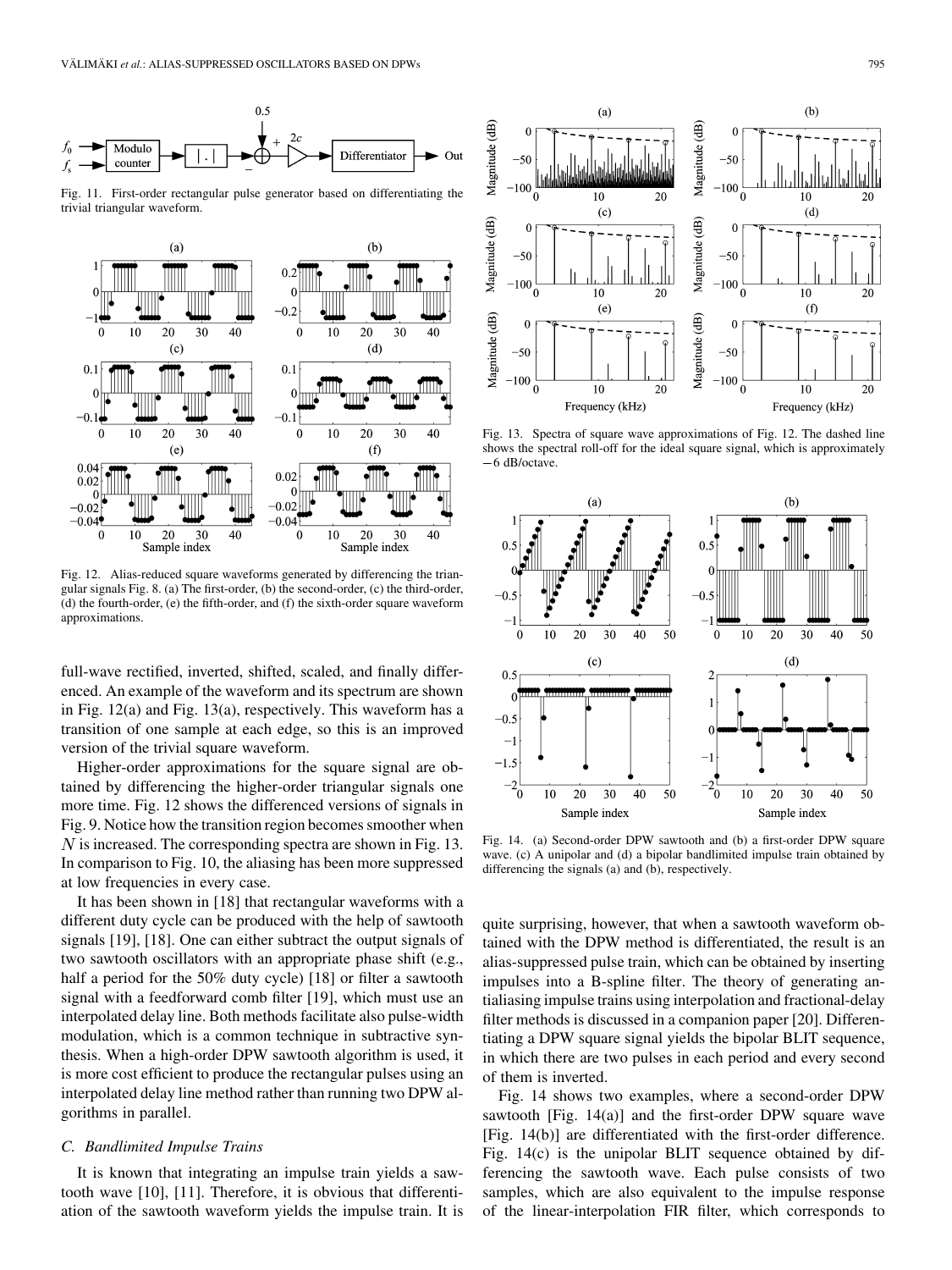the first-order B-spline interpolation. Additionally, this BLIT sequence contains a dc component. Fig. 14(d) shows the differenced square wave, which is a bipolar BLIT signal. Also these pulses can be obtained using the linear-interpolation filter.

While this observation may not be useful for generating BLITs, which can be synthesized directly without difference operations, it shows that the DPW methods and polynomial interpolation methods are closely related. This has not been known previously. The aliasing behavior of DPW and BLIT signals is also easily understood by knowing how they are related to each other.

#### IV. EVALUATION AND COMPARISON

In this section, we evaluate the audio quality of signals produced using the proposed DPW methods. It is of interest to understand how the quality is improved, when the polynomial order is increased. We also include in the evaluation the oversampled DPW algorithms and compare the results against a previous algorithm.

Previously, the sound quality of alias-suppressed signals has been assessed using various signal-to-noise (SNR) like measures, such as the power ratio of desired and undesired (i.e., aliased) components and its F-weighted version [16]. Välimäki and Huovilainen applied the noise-to-mask ratio (NMR), which is commonly used for evaluating the quality of perceptual audio codecs [2]. Timoney *et al.* introduced the use of Perceptual Evaluation of Audio Quality (PEAQ) for this purpose [12]. None of these measures is perfectly suited for evaluating the quality of harmonic tones with tonal disturbance, such as the classical waveforms with aliasing. We believe that a method that would account for the masking of the aliasing components by the partials would be the ideal method. This way it would be possible to decide case by case whether a synthesis method yields a perceptually alias-free output at a given fundamental frequency. We attempt to develop and use such method in this work.

We compute the FFT spectrum of each tone from a 1-s-long signal segment using a Hamming window, which facilitates the scaling of the signal power. We assume that the signals are played at the 96 dB SPL (sound pressure level). The signals are scaled so that their power is equivalent to the power of a sine wave played at 96 dB SPL.

Since the absolute signal level is known after scaling, we can use a hearing threshold function [21] to find which spectral components are inaudible. Additionally, we use the following asymmetric spreading function model for the masking effect of each partial on the dB scale [22]

$$
B(\Delta z_{\rm b}) = L_{\rm M} + \cdots [-27 + 0.37 \max\{0, L_{\rm M} - 40\} \theta(\Delta z_{\rm b})] |\Delta z_{\rm b}| \quad (32)
$$

where  $z_b$  is frequency in Bark units [17],  $L_M$  is the level of the masker (in dB),  $\Delta z_b$  is the frequency difference of the masker and the maskee, and  $\theta(x)$  is a step function that is equal to zero for  $x < 0$  and 1 otherwise. A masking curve model of (32) is allocated for each partial of the ideal waveform and is shifted down by 10 dB from the partials level. We combine the masking curves of each partial with the hearing threshold function using the max operation in the frequency domain.



Fig. 15. Spectra (solid line) and masking curves (dashed line) of the DPW sawtooth signals of Fig. 3.

Fig. 15 shows examples of the spectra of sawtooth signals produced using the trivial method and the DPW methods of orders 2 to 6 with their overall masking curves (dashed lines). The dashed line indicates the overall masking curve for each signal. It is seen that at this fairly high fundamental frequency, many aliased components are above the masking curve in Fig. 15(a) and (b), but in all other cases only five harmonic components appear above the curve. This implies that aliasing should be audible in the trivial sawtooth [Fig.  $15(a)$ ] and in the sawtooth generated with the DPW with  $N = 2$  [Fig. 15(b)]. For higher polynomial orders, the aliasing is completely hidden by the auditory masking phenomenon or by the disability of the human hearing to sense very quiet sounds.

Using this approach, we evaluated the sawtooth signals generated with the DPW methods of orders 1 to 6 for each fundamental frequency of the tempered scale  $(A4 = 440 \text{ Hz})$ . We checked the highest fundamental frequency for which all aliased components remained below the masking curve. The results are presented in Table IV, second column. It can be noticed that increasing order  $N$  improves the alias-suppression considerably in every case. We repeated the same for the two times oversampled DPW algorithm (with a two-tap averager as the decimation filter), see Table IV, third column. The oversampling improves the performance in most cases, but, as discussed in Section II-E, it cannot be recommended, since it also doubles the computational burden.

For comparison, according to our evaluation, a sawtooth signal produced using the method proposed by Lane *et al.* [14] has the highest alias-free frequency of 600.0 Hz—the same result as with the second-order DPW method. (We used an optimized version of Lane's method in which the low-pass filter is opted out.) However, Lane's method has been estimated to have a larger computational cost than the second-order DPW method [16].

The highest tone of the piano, a C8, with the fundamental frequency of 4186 Hz, is often considered the highest pitch used in music. Thus, according to the results of Table I, the fourthorder DPW method provides a sufficient alias-suppression over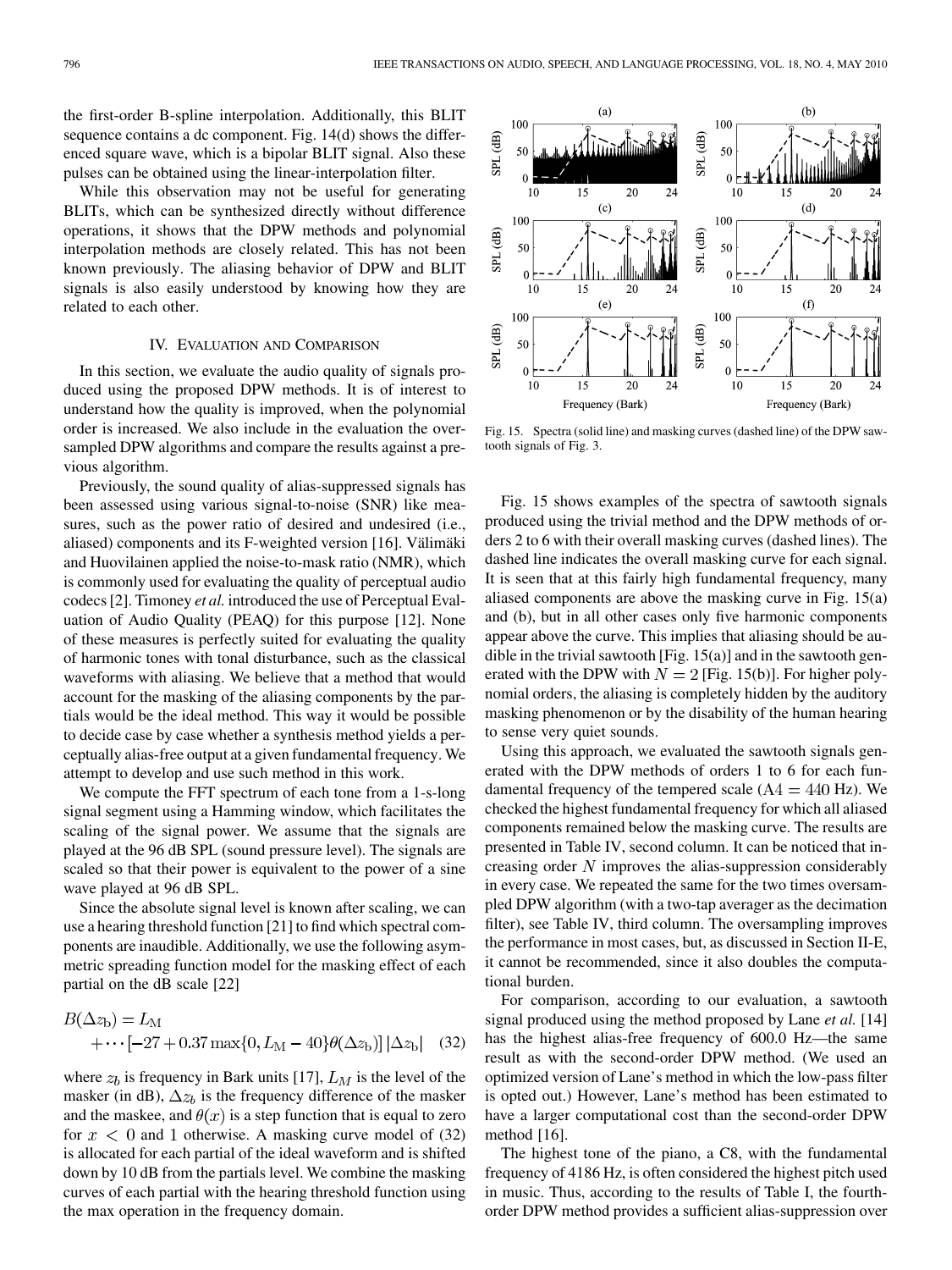TABLE IV HIGHEST FUNDAMENTAL FREQUENCY THAT IS PERCEPTUALLY ALIAS-FREE FOR THE DIFFERENTIATED POLYNOMIAL WAVEFORM METHODS OF ORDER 1 TO 6. THE RESULTS APPLY TO SAWTOOTH SIGNALS GENERATED AT 44.1 kHz AND AT 88.2 kHz (OVERSAMPLED)

| Polynomial order | Sawtooth | Sawtooth, oversampled |
|------------------|----------|-----------------------|
| $N=1$            | N/A      | N/A                   |
| $N=2$            | 600 Hz   | 1019 Hz               |
| $N=3$            | 2037 Hz  | 3901 Hz               |
| $N = 4$          | 4593 Hz  | 6691 Hz               |
| $N = 5$          | 7851 Hz  | 9614 Hz               |
| $N=6$            | 12221 Hz | 12435 Hz              |



Fig. 16. Proposed implementation structure in which tones with a low fundamental frequency (below  $f_c$ ) are produced with a low-order DPW algorithm (e.g.,  $N = 2$ ) and high fundamental frequencies are produced with a high-order DPW method (e.g.,  $\tilde{N} = 4$ ). A unit delay is needed to synchronize the signals.

the normally used range of fundamental frequencies, when the sample rate is 44.1 kHz. It would be superfluous to use the fifth or sixth-order DPW methods in that case.

A practical implementation structure for DPW sawtooth synthesis is presented in Fig. 16, where low-frequency tones are produced by a second-order DPW method and high frequencies are produced using a fourth-order method. The crossover frequency  $f_c$  may be about 500 Hz. Using a combination of two DPW algorithms it is possible to avoid a very large scale factor at low fundamental frequencies but still maintain a good audio quality at high fundamental frequencies.

### V. CONCLUSION

This paper introduced novel classes of polynomial waveforms that can be differentiated one or more times to obtain an alias-suppressed sawtooth or triangular signal. The proposed differentiated polynomial waveform method extends the previous differentiated parabolic waveform method to higher orders than two. Square waves can be synthesized by applying the first-order difference operation to the triangular waveforms. Additionally, it was observed that the DPW methods are closely related to polynomial interpolation techniques, because differencing a DPW sawtooth or square signal yields a unipolar or a bipolar pulse train, respectively, consisting of impulse responses of low-order interpolation FIR filters.

Perceptual evaluation of DPW sawtooth signals shows that aliasing may be audible in the previously introduced secondorder DPW method at fundamental frequencies above 600 Hz, when the sampling rate is 44 100 Hz. The fourth-order DPW method is alias-free up to about 4.6 kHz and thus permits the synthesis of practically all fundamental frequencies commonly used in music.

#### ACKNOWLEDGMENT

The first author would like to thank A. Huovilainen for helpful discussions. The second author would like to thank Prof. M. Bosi for helpful discussions on auditory masking.

#### **REFERENCES**

- [1] H. Chamberlin*, Musical Applications of Microprocessors*, 2nd ed. New York: Hayden, 1985.
- [2] V. Välimäki and A. Huovilainen, "Antialiasing oscillators in subtractive synthesis," *IEEE Signal Process. Mag.*, vol. 24, no. 2, pp. 116–125, Mar. 2007.
- [3] M. Puckette*, The Theory and Technique of Electronic Music*. Singapore: World Scientific, 2007.
- [4] F. R. Moore*, Elements of Computer Music*. Englewood Cliffs, NJ: Prentice-Hall, 1990, pp. 270–271.
- [5] A. Chaudhary, "Bandlimited simulation of analog synthesizer modules by additive synthesis," in *Proc. Audio Eng. Soc. 105th Conv.*, San Francisco, CA, 1998, paper no. 4779.
- [6] P. Kleczkowski, "Group additive synthesis," *Comput. Music J.*, vol. 13, no. 1, pp. 12–20, 1989.
- [7] G. Winham and K. Steiglitz, "Input generators for digital sound synthesis," *J. Acoust. Soc. Amer.*, vol. 47, pp. 665–666, Feb. 1970, part 2.
- [8] J. A. Moorer, "The synthesis of complex audio spectra by means of discrete summation formulae," *J. Audio Eng. Soc.*, vol. 24, no. 9, pp. 717–727, Nov. 1976.
- [9] D. C. Massie, "Wavetable sampling synthesis," in *Applications of Digital Signal Processing to Audio and Acoustics*, M. Kahrs and K. Brandenburg, Eds. Norwell, MA: Kluwer, 1998, pp. 311–341.
- [10] T. Stilson and J. Smith, "Alias-free digital synthesis of classic analog waveforms," in *Proc. Int. Computer Music Conf.*, Hong Kong, China, 1996, pp. 332–335.
- [11] T. Stilson, "Efficiently-variable non-oversampling algorithms in virtual-analog music synthesis—A root-locus perspective" Ph.D. dissertation, Dept. of Elect. Eng., Stanford Univ., Stanford, CA, Jun. 2006 [Online]. Available: http://ccrma.stanford.edu/~stilti/papers/
- [12] J. Timoney, V. Lazzarini, and T. Lysaght, "A modified FM synthesis approach to bandlimited signal generation," in *Proc. 11th Int. Conf. Digital Audio Effects*, Espoo, Finland, Sep. 2008, pp. 27–33.
- [13] E. Brandt, "Hard sync without aliasing," in *Proc. Int. Comput. Music Conf.*, Havana, Cuba, 2001, pp. 365–368.
- [14] J. Lane, D. Hoory, E. Martinez, and P. Wang, "Modeling analog synthesis with DSPs," *Comput. Music J.*, vol. 21, no. 4, pp. 23–41, 1997.
- [15] J. Pekonen and V. Välimäki, "Filter-based alias reduction in classical waveform synthesis," in *Proc. IEEE Int. Conf. Acoust., Speech, Signal Process.*, Las Vegas, NV, Mar. 2008, pp. 133–136.
- [16] V. Välimäki, "Discrete-time synthesis of the sawtooth waveform with reduced aliasing," *IEEE Signal Process. Lett.*, vol. 12, no. 3, pp. 214–217, Mar. 2005.
- [17] E. Zwicker and H. Fastl*, Psychoacoustics: Facts and Models*. New York: Springer-Verlag, 1990.
- [18] V. Välimäki and A. Huovilainen, "Oscillator and filter algorithms for virtual analog synthesis," *Comput. Music J.*, vol. 30, no. 2, pp. 19–31, 2006, Summer.
- [19] D. Lowenfels, "Virtual analog synthesis with a time-varying comb filter," in *Proc. Audio Eng. Soc. 115th Conv.*, New York, Oct. 2003, paper no. 5960.
- [20] J. Nam, V. Välimäki, J. S. Abel, and J. O. Smith, "Efficient implementation of anti-aliasing oscillators using low-order fractional delay filters," *IEEE Trans. Audio, Speech, Lang. Process.*, 2009, submitted for publication.
- [21] E. Terhardt, G. Stoll, and M. Seewann, "Algorithm for extraction of pitch and pitch salience from complex tonal signals," *J. Acoust. Soc. Amer.*, vol. 71, no. 3, pp. 679–688, Mar. 1982.
- [22] M. Bosi and R. Goldberg*, Introduction to Digital Audio Coding and Standards*. Norwell, MA: Kluwer, 2003.